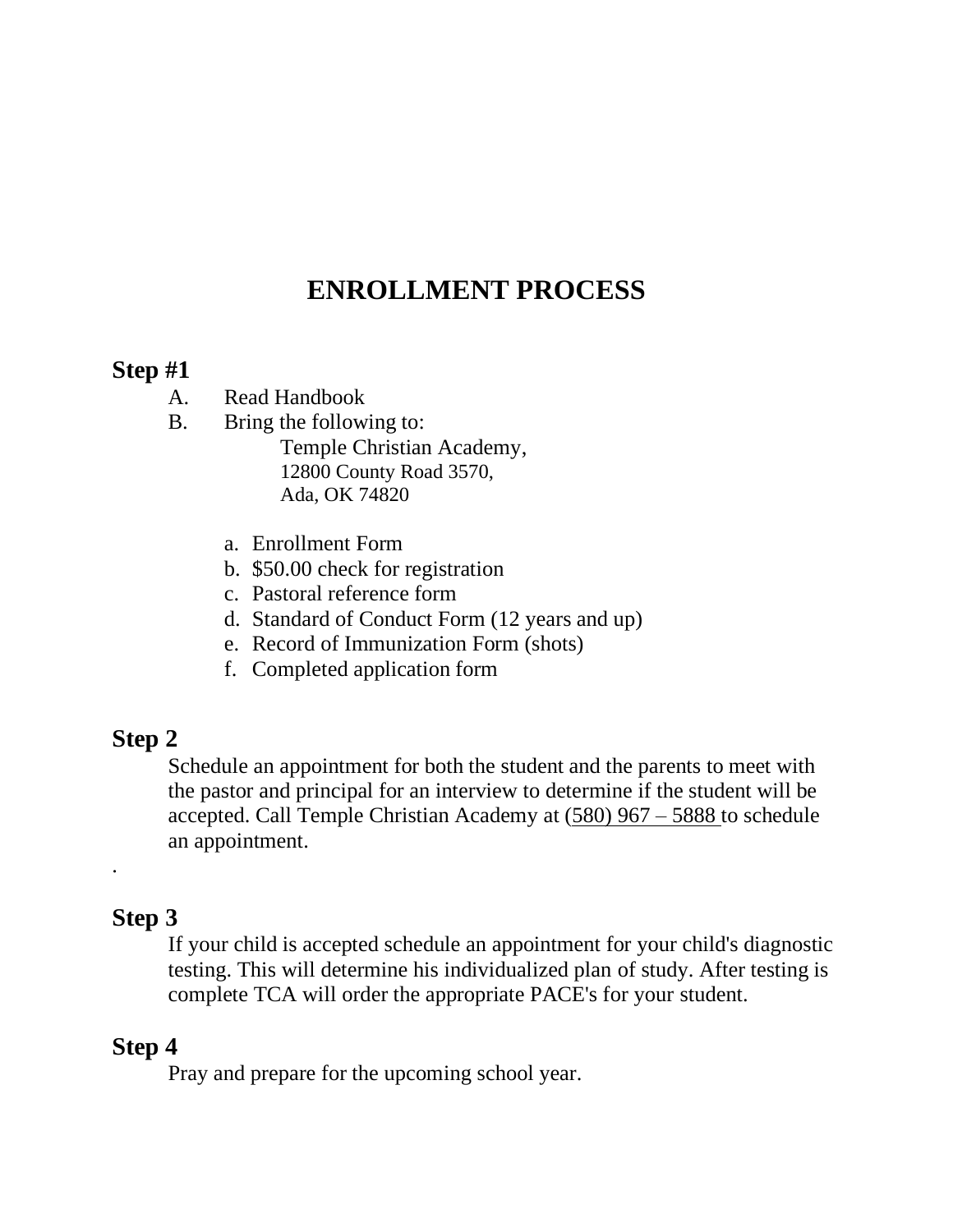# **FEE SCHEDULE 2022 - 2023 SCHOOL YEAR**

| <b>Registration Fee (Non-Refundable):</b>                                           |              |
|-------------------------------------------------------------------------------------|--------------|
| Paid by May 15th                                                                    | \$<br>50.00  |
| Curriculum:                                                                         |              |
| If paid by June $1st$ (15% discount)                                                | \$ 300.00    |
| If paid monthly on a 10 month plan                                                  | <b>35.00</b> |
| Repeat PACES (as needed)                                                            | \$<br>5.00   |
| * Additional curriculum may be required depending on the students grades and needs. |              |
| <b>Tuition:</b>                                                                     |              |
| Annually per student $K-12$ th grade                                                | \$2,250.00   |
| If paid monthly on a 10 month plan                                                  | 250.00       |
| Misc:                                                                               |              |

(This covers Insurance, Furniture, Materials, Computer, Internet. Ect..)

Paid monthly on a 10 month plan **\$ 15.00** 

#### **Extracurricular Activities:**

Extracurricular activities are not required and therefore paid by the parent outside of the regular school bill. This Includes, but not limited to, Music, Interscholastic Sports, Conventions, Field Trips.

#### **MONTHLY PAYMENT PLAN EXAMPLE FOR ONE STUDENT:**

**(Payment plan is based on a 10 month school year from August to May)**

| Curriculum     |              | 35.00    |
|----------------|--------------|----------|
| <b>Tuition</b> |              | \$250.00 |
| Misc           |              | 15.00    |
|                | <b>Total</b> | \$300.00 |

## **Financial Policy**

It is essential to fully understand Temple Christian Academy's financial policies. If you are uncertain about any matter at all, please call the school immediately and do not hesitate on these matters. Everyone benefits when Christian school polices on collecting tuition are followed.

Tuition will be billed monthly over a 10 month period from August to May. Parents may also pay the full year's tuition up front if they desire. Tuition will be billed on the 1st of every month, and is due by 3:30pm on the 15th of each month. If payment is not made by 3:30pm on the 15th, a late fee of \$25 will be added on top of that month's tuition. If payment has still not been 7 days after the 15th, the student will be withdrawn from the school. There will also be a \$25 fee for any returned checks.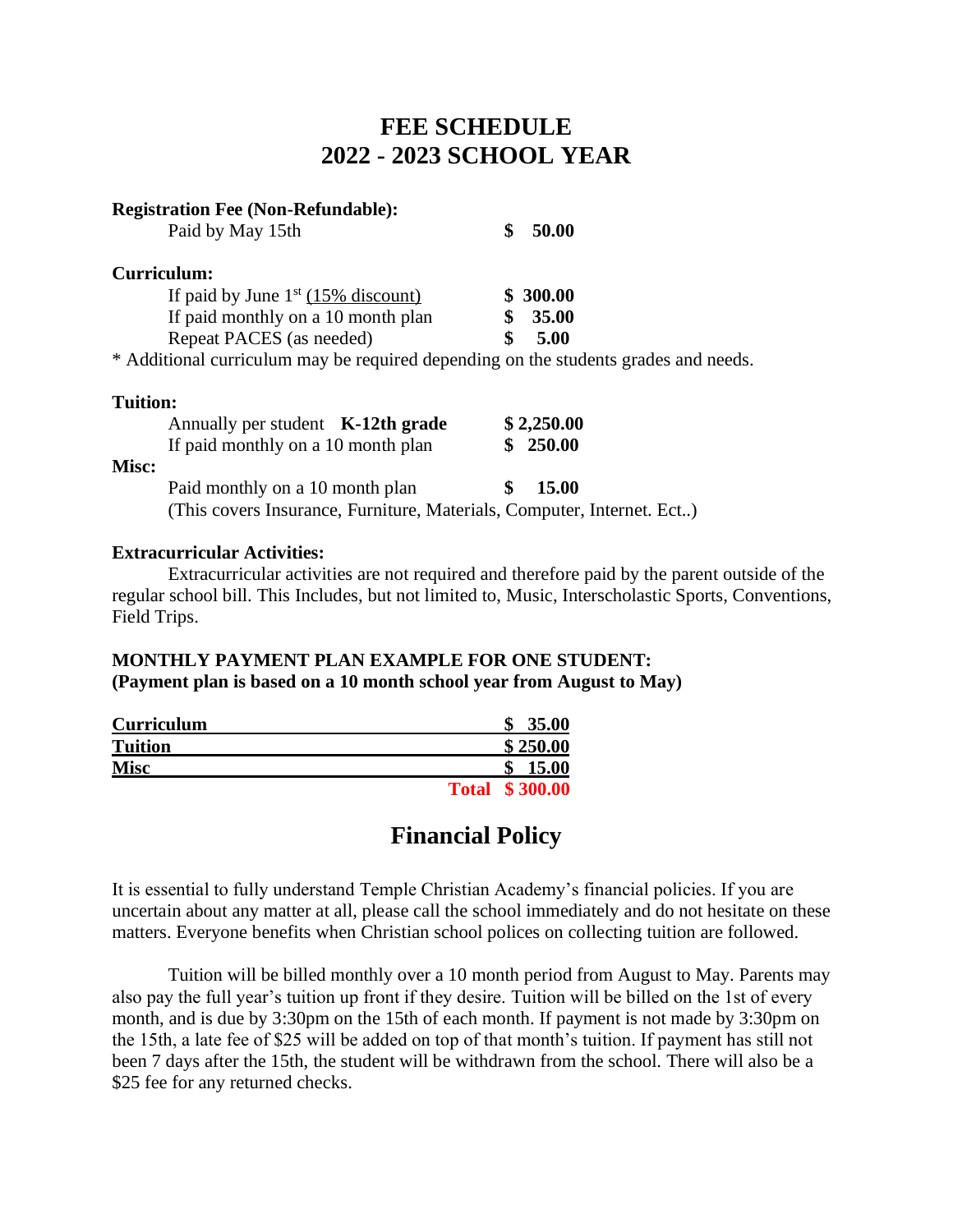# **Application for Enrollment**

#### **Student Information**

Name

| Last                                                                                                               |      | First |     | Middle |
|--------------------------------------------------------------------------------------------------------------------|------|-------|-----|--------|
|                                                                                                                    |      |       |     |        |
|                                                                                                                    |      |       |     |        |
|                                                                                                                    |      |       |     |        |
|                                                                                                                    |      |       |     |        |
|                                                                                                                    |      |       |     |        |
|                                                                                                                    |      |       |     |        |
| Has your child ever repeated a grade? _____(NO)______(Yes) Which one or ones? ______________________               |      |       |     |        |
| Has your child ever been expelled, suspended, or on probation?_____(No)_____(Yes)_____                             |      |       |     |        |
| If so, please explain                                                                                              |      |       |     |        |
| What is your child's attitude toward school and teachers?                                                          |      |       |     |        |
| What is his/her attitude toward correction/discipline?                                                             |      |       |     |        |
| Does your child have any physical, emotional, or learning disabilities? ____(No)___(Yes)<br>If yes, please explain |      |       |     |        |
| Does your child take any regular prescribed medicine? _____(No)____(Yes)                                           |      |       |     |        |
|                                                                                                                    |      |       |     |        |
| <b>Family Information</b>                                                                                          |      |       |     |        |
| Father's Name                                                                                                      |      |       |     |        |
|                                                                                                                    |      |       |     |        |
| Mother's Name<br>$\overline{\phantom{a}}$                                                                          |      |       |     |        |
|                                                                                                                    |      |       |     |        |
| Parents' Present Marital Status:                                                                                   |      |       |     |        |
| Married ________ Separated ________ Remarried ________ Divorced ________ Widowed _______                           |      |       |     |        |
| Other children still school age or younger:                                                                        |      |       |     |        |
|                                                                                                                    | Name |       | Age |        |
|                                                                                                                    |      |       |     |        |
|                                                                                                                    |      |       |     |        |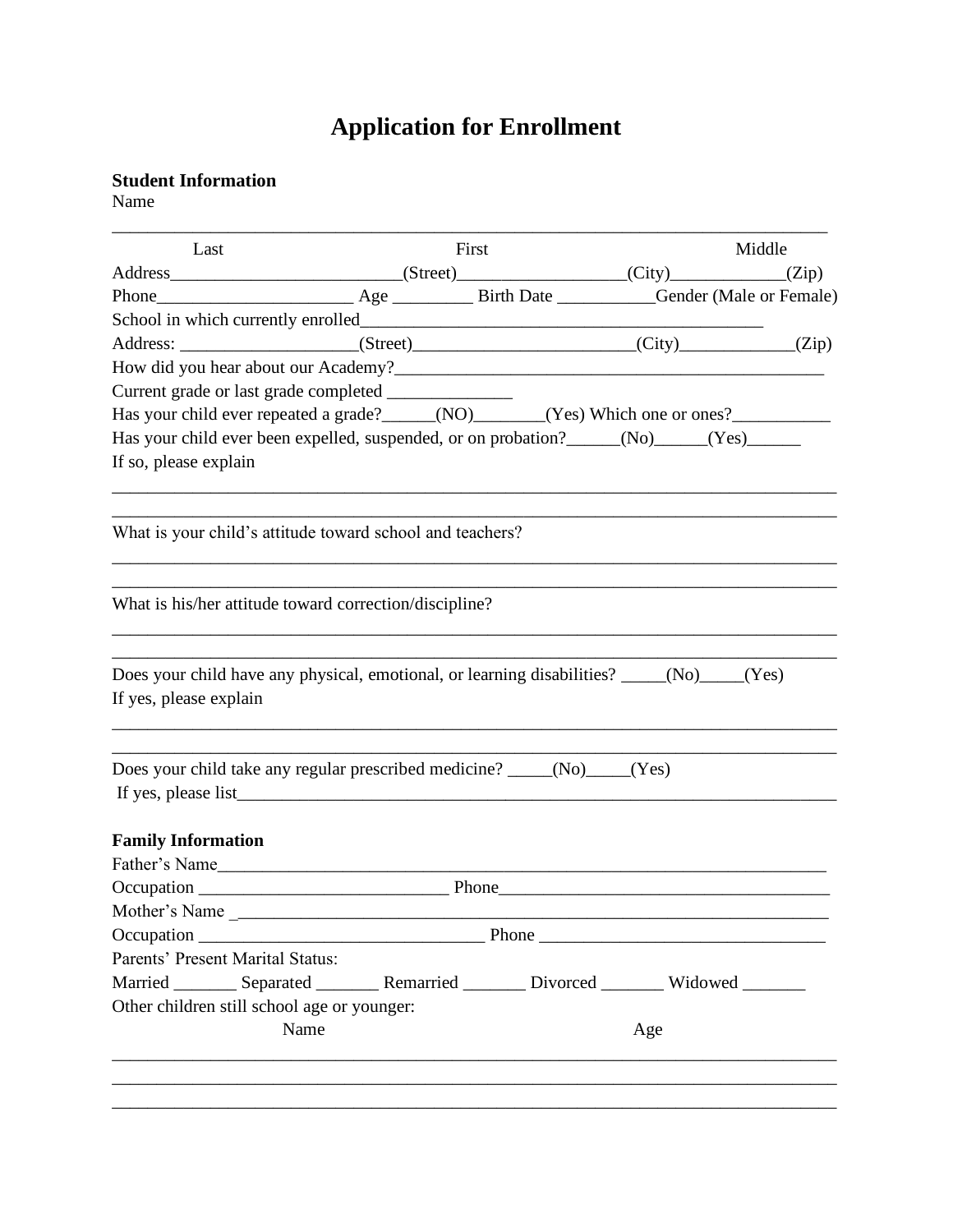Has the father received Christ as Savior?

Has the mother received Christ as Savior?

If yes, Please tell us your testimony ( Parents Testimony)

| Has the Student received Christ as Savior?             |  |
|--------------------------------------------------------|--|
|                                                        |  |
|                                                        |  |
|                                                        |  |
| What is the parents' reason for selecting this school? |  |
|                                                        |  |
|                                                        |  |

#### **Photo Release**

**During the course of school activities, photographs and videos may be taken that would include your child's likeness. Occasionally, we may wish to include some of these pictures in promotional materials such as newsletter, school presentations, advertising materials, our Facebook page, etc. I understand that by signing this document, I also give consent to have my child included in these materials. and the contract of the contract of the contract of the contract of the contract of the contract of the contract of the contract of the contract of the contract of the contract of the contract of the contract** 

#### **Parent Statement**

- I appreciate the spiritual standards of the school and do not tolerate profanity, obscenity, dishonor to God or His Word, or disrespect of authority figures.
- **I agree that my family will faithfully attend a church the Academy considers of like faith.**
- I agree to support the high academic standards of this school and will encourage my child in the completion of any homework or assignments.
- I agree to support the high behavioral standards of this school and authorize the school to employ discipline, as it deems wise and expedient for the training of my child.
- I understand that my child will participate in academic and athletic activities both on and off school property, and I absolve Ada Baptist Temple and Temple Christian Academy of any liability to me or my child because of any injury incurred during these activities.
- I understand that attendance at this school is a privilege and not a right. I understand that the school reserves the right to dismiss any child whose attitude or actions are not in keeping with the spirit of the institution or whose parents and family fail to attend a church of like faith regularly and accept their responsibility to this educational ministry.
- **I have read the financial policy and understand that I must abide by it or my child(ren) will no longer be able to attend Temple Christian Academy**.

\_\_\_\_\_\_\_\_\_\_\_\_\_\_\_\_\_\_\_\_\_\_\_\_\_\_\_\_\_\_\_\_\_\_\_\_\_\_\_\_\_\_\_\_\_\_\_\_\_\_\_\_\_\_\_\_\_\_\_\_\_\_\_\_\_\_\_\_\_\_\_\_\_\_\_\_\_\_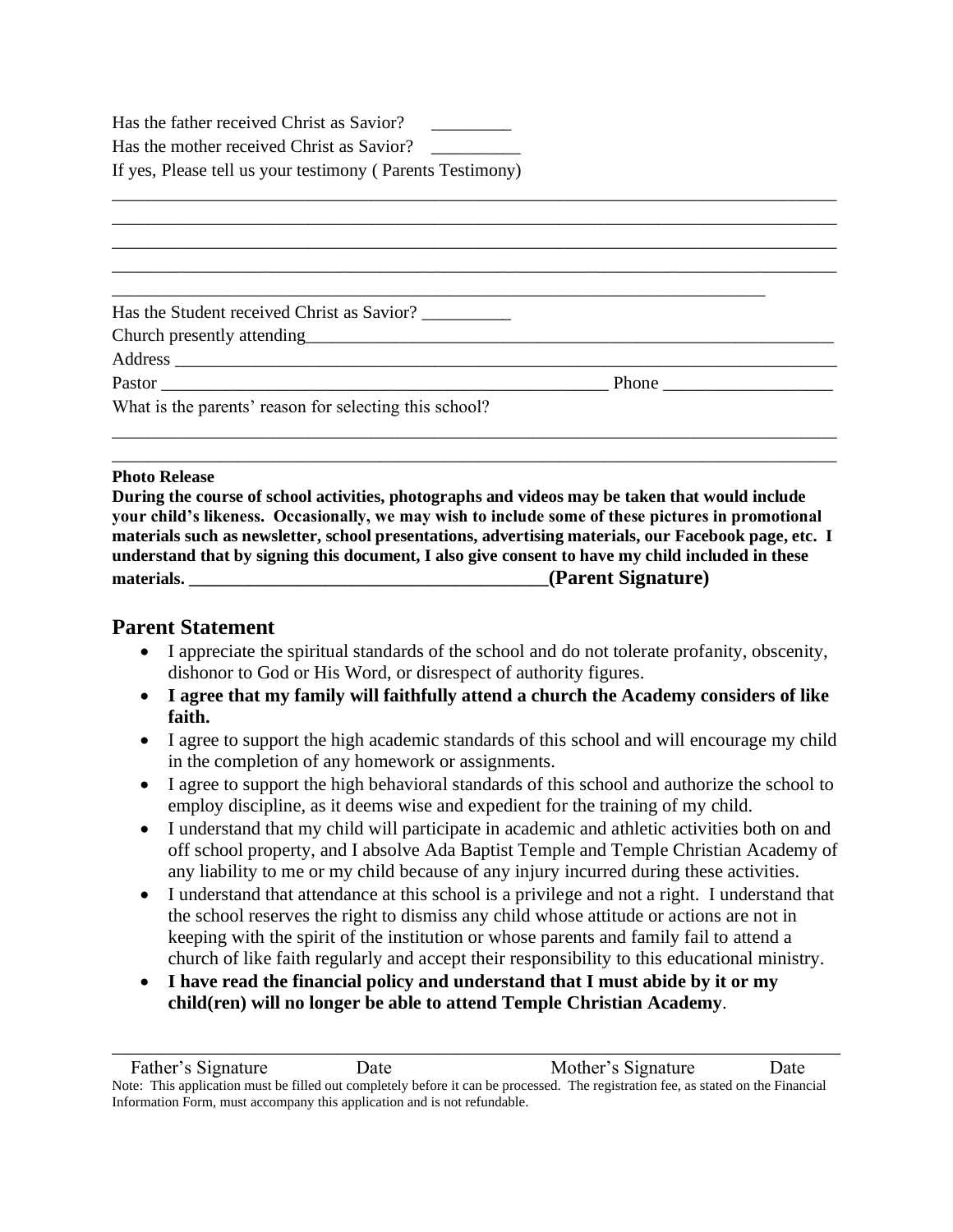# **Student's Standard of Conduct Form**

(To be completed yearly, before registration, by students who will be age 12 years or older during the current school year)

| <b>Student's Name</b> |     |                      |
|-----------------------|-----|----------------------|
| <b>Birthdate</b>      | ١ae | <b>Present Grade</b> |

#### **In an attempt to have a school that glorifies the Lord, we thereby deem it necessary to require this form. I Corinthians 10:31**

The student's attitude, conversation and behavior reflect the character or the institution from which he derives his training, both home and school. We do believe if students would obey His Word, the Bible, then no other standard would be necessary.

However, we know that sinful nature of fallen man leads each of us to stray from the path that God has set before us. Therefore, we have established this standard of conduct to promote Godly living.

Do you attend church regularly and faithfully? If so, where? Are you a Christian? \_\_\_\_\_\_\_ If yes, please write on the back of this paper how and when you were saved.

Do you accept the Bible as God's Word and submit yourself to its principles as a final authority?

Do you sincerely pledge allegiance to the Christian and American flags? Have you ever smoked?\_\_\_\_\_ drank alcoholic beverages?\_\_\_\_

\_\_\_\_\_\_\_\_\_\_\_\_\_\_\_\_\_\_\_\_\_\_\_\_\_\_\_\_\_\_\_\_\_\_\_\_\_\_\_\_\_\_\_\_\_\_\_\_\_\_\_\_\_\_\_\_\_\_\_\_\_\_\_\_\_\_\_\_\_\_

\_\_\_\_\_\_\_\_\_\_\_\_\_\_\_\_\_\_\_\_\_\_\_\_\_\_\_\_\_\_\_\_\_\_\_\_\_\_\_\_\_\_\_\_\_\_\_\_\_\_\_\_\_\_\_\_\_\_\_\_\_\_\_\_\_\_\_\_\_\_ \_\_\_\_\_\_\_\_\_\_\_\_\_\_\_\_\_\_\_\_\_\_\_\_\_\_\_\_\_\_\_\_\_\_\_\_\_\_\_\_\_\_\_\_\_\_\_\_\_\_\_\_\_\_\_\_\_\_\_\_\_\_\_\_\_\_\_\_\_

\_\_\_\_\_\_\_\_\_\_\_\_\_\_\_\_\_\_\_\_\_\_\_\_\_\_\_\_\_\_\_\_\_\_\_\_\_\_\_\_\_\_\_\_\_\_\_\_\_\_\_\_\_\_\_\_\_\_\_\_\_\_\_\_\_\_\_\_\_\_ \_\_\_\_\_\_\_\_\_\_\_\_\_\_\_\_\_\_\_\_\_\_\_\_\_\_\_\_\_\_\_\_\_\_\_\_\_\_\_\_\_\_\_\_\_\_\_\_\_\_\_\_\_\_\_\_\_\_\_\_\_\_\_\_\_\_\_\_\_\_

\_\_\_\_\_\_\_\_\_\_\_\_\_\_\_\_\_\_\_\_\_\_\_\_\_\_\_\_\_\_\_\_\_\_\_\_\_\_\_\_\_\_\_\_\_\_\_\_\_\_\_\_\_\_\_\_\_\_\_\_\_\_\_\_\_\_\_\_\_\_ \_\_\_\_\_\_\_\_\_\_\_\_\_\_\_\_\_\_\_\_\_\_\_\_\_\_\_\_\_\_\_\_\_\_\_\_\_\_\_\_\_\_\_\_\_\_\_\_\_\_\_\_\_\_\_\_\_\_\_\_\_\_\_\_\_\_\_\_\_\_ \_\_\_\_\_\_\_\_\_\_\_\_\_\_\_\_\_\_\_\_\_\_\_\_\_\_\_\_\_\_\_\_\_\_\_\_\_\_\_\_\_\_\_\_\_\_\_\_\_\_\_\_\_\_\_\_\_\_\_\_\_\_\_\_\_\_\_\_\_\_

| Used drugs of any kind?           | Have you ever commited self harm or attempted |
|-----------------------------------|-----------------------------------------------|
| suicide?<br>If so, please explain |                                               |

Have you ever run away from home? \_\_\_\_\_\_\_\_ If so, please explain

Have you ever been in trouble with the law, arrested, etc.? \_\_\_\_\_\_ If yes, explain

Do you want to attend this school? \_\_\_\_\_\_\_\_ Why?

Students are expected to abide by these standards of conduct throughout their enrollment whether at home, school, or elsewhere. Students found to be out of harmony with this school's ideals of work and life may be invited to withdraw whenever the administration determines that it is necessary.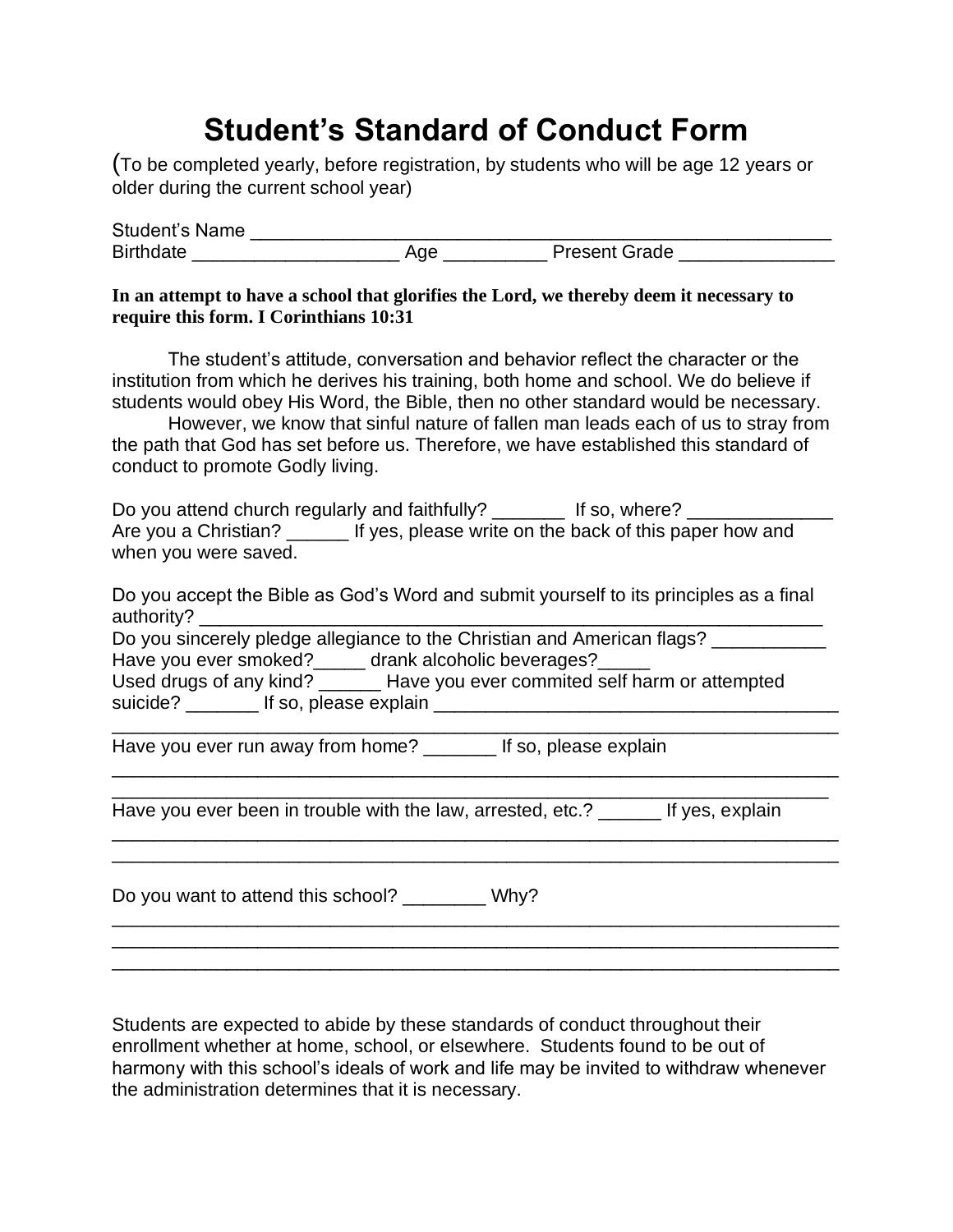As a student of Temple Christian Academy, I pledge to uphold the school's standards against cheating, swearing, smoking, gambling, ungodly dancing, drinking alcoholic beverages, using or talking favorably about drugs, listening to ungodly music, watching ungodly videos or television, and using indecent language.\_\_\_\_\_**(Student Initial)** 

I will act in a very orderly and respectful manner, and will maintain Christian standards in courtesy, kindness, morality, and honesty.\_\_\_\_\_**(Student Initial)** 

I will strive to be of unquestionable character in dress conduct, and other regulations expected of each student enrolled in this Christian school while I am a student attending the school and will not give the impression to students, parents, or faculty that I am not in harmony with the goals, aims, and standards of this Christian school.\_\_\_\_\_ **(Student Initial)**.

I will accept the leadership and authority of the principal, teachers, and other staff of TCA. **I have read the Parent-Student Handbook and will agree to keep all school rules and respect authority without being critical or finding fault**.

\_\_\_\_\_\_\_\_\_\_\_\_\_\_\_\_\_\_\_\_\_\_\_\_\_\_\_\_\_\_\_\_\_\_\_\_\_\_\_\_\_\_\_\_\_\_\_\_\_\_\_\_**(Student Signature)**

| <b>Student's Signature</b> | Date |
|----------------------------|------|
| Parent's Signature         | Date |
| Parent's Signature         | Date |

\_\_\_\_\_\_\_\_\_\_\_\_\_\_\_\_\_\_\_\_\_\_\_\_\_\_\_\_\_\_\_\_\_\_\_\_\_\_\_\_\_\_\_\_\_\_\_\_\_\_\_\_\_\_\_\_\_\_\_\_\_\_\_\_\_\_\_\_\_\_\_\_\_\_\_\_\_\_

\_\_\_\_\_\_\_\_\_\_\_\_\_\_\_\_\_\_\_\_\_\_\_\_\_\_\_\_\_\_\_\_\_\_\_\_\_\_\_\_\_\_\_\_\_\_\_\_\_\_\_\_\_\_\_\_\_\_\_\_\_\_\_\_\_\_\_\_\_\_\_\_\_\_\_\_\_\_

\_\_\_\_\_\_\_\_\_\_\_\_\_\_\_\_\_\_\_\_\_\_\_\_\_\_\_\_\_\_\_\_\_\_\_\_\_\_\_\_\_\_\_\_\_\_\_\_\_\_\_\_\_\_\_\_\_\_\_\_\_\_\_\_\_\_\_\_\_\_\_\_\_\_\_\_\_\_

\_\_\_\_\_\_\_\_\_\_\_\_\_\_\_\_\_\_\_\_\_\_\_\_\_\_\_\_\_\_\_\_\_\_\_\_\_\_\_\_\_\_\_\_\_\_\_\_\_\_\_\_\_\_\_\_\_\_\_\_\_\_\_\_\_\_\_\_\_\_\_\_\_\_\_\_\_\_

\_\_\_\_\_\_\_\_\_\_\_\_\_\_\_\_\_\_\_\_\_\_\_\_\_\_\_\_\_\_\_\_\_\_\_\_\_\_\_\_\_\_\_\_\_\_\_\_\_\_\_\_\_\_\_\_\_\_\_\_\_\_\_\_\_\_\_\_\_\_\_\_\_\_\_\_\_\_

\_\_\_\_\_\_\_\_\_\_\_\_\_\_\_\_\_\_\_\_\_\_\_\_\_\_\_\_\_\_\_\_\_\_\_\_\_\_\_\_\_\_\_\_\_\_\_\_\_\_\_\_\_\_\_\_\_\_\_\_\_\_\_\_\_\_\_\_\_\_\_\_\_\_\_\_\_\_

\_\_\_\_\_\_\_\_\_\_\_\_\_\_\_\_\_\_\_\_\_\_\_\_\_\_\_\_\_\_\_\_\_\_\_\_\_\_\_\_\_\_\_\_\_\_\_\_\_\_\_\_\_\_\_\_\_\_\_\_\_\_\_\_\_\_\_\_\_\_\_\_\_\_\_\_\_\_

\_\_\_\_\_\_\_\_\_\_\_\_\_\_\_\_\_\_\_\_\_\_\_\_\_\_\_\_\_\_\_\_\_\_\_\_\_\_\_\_\_\_\_\_\_\_\_\_\_\_\_\_\_\_\_\_\_\_\_\_\_\_\_\_\_\_\_\_\_\_\_\_\_\_\_\_\_\_

\_\_\_\_\_\_\_\_\_\_\_\_\_\_\_\_\_\_\_\_\_\_\_\_\_\_\_\_\_\_\_\_\_\_\_\_\_\_\_\_\_\_\_\_\_\_\_\_\_\_\_\_\_\_\_\_\_\_\_\_\_\_\_\_\_\_\_\_\_\_\_\_\_\_\_\_\_\_

\_\_\_\_\_\_\_\_\_\_\_\_\_\_\_\_\_\_\_\_\_\_\_\_\_\_\_\_\_\_\_\_\_\_\_\_\_\_\_\_\_\_\_\_\_\_\_\_\_\_\_\_\_\_\_\_\_\_\_\_\_\_\_\_\_\_\_\_\_\_\_\_\_\_\_\_\_\_

\_\_\_\_\_\_\_\_\_\_\_\_\_\_\_\_\_\_\_\_\_\_\_\_\_\_\_\_\_\_\_\_\_\_\_\_\_\_\_\_\_\_\_\_\_\_\_\_\_\_\_\_\_\_\_\_\_\_\_\_\_\_\_\_\_\_\_\_\_\_\_\_\_\_\_\_\_\_

\_\_\_\_\_\_\_\_\_\_\_\_\_\_\_\_\_\_\_\_\_\_\_\_\_\_\_\_\_\_\_\_\_\_\_\_\_\_\_\_\_\_\_\_\_\_\_\_\_\_\_\_\_\_\_\_\_\_\_\_\_\_\_\_\_\_\_\_\_\_\_\_\_\_\_\_\_\_

\_\_\_\_\_\_\_\_\_\_\_\_\_\_\_\_\_\_\_\_\_\_\_\_\_\_\_\_\_\_\_\_\_\_\_\_\_\_\_\_\_\_\_\_\_\_\_\_\_\_\_\_\_\_\_\_\_\_\_\_\_\_\_\_\_\_\_\_\_\_\_\_\_\_\_\_\_\_

\_\_\_\_\_\_\_\_\_\_\_\_\_\_\_\_\_\_\_\_\_\_\_\_\_\_\_\_\_\_\_\_\_\_\_\_\_\_\_\_\_\_\_\_\_\_\_\_\_\_\_\_\_\_\_\_\_\_\_\_\_\_\_\_\_\_\_\_\_\_\_\_\_\_\_\_\_\_

\_\_\_\_\_\_\_\_\_\_\_\_\_\_\_\_\_\_\_\_\_\_\_\_\_\_\_\_\_\_\_\_\_\_\_\_\_\_\_\_\_\_\_\_\_\_\_\_\_\_\_\_\_\_\_\_\_\_\_\_\_\_\_\_\_\_\_\_\_\_\_\_\_\_\_\_\_\_

\_\_\_\_\_\_\_\_\_\_\_\_\_\_\_\_\_\_\_\_\_\_\_\_\_\_\_\_\_\_\_\_\_\_\_\_\_\_\_\_\_\_\_\_\_\_\_\_\_\_\_\_\_\_\_\_\_\_\_\_\_\_\_\_\_\_\_\_\_\_\_\_\_\_\_\_\_\_

\_\_\_\_\_\_\_\_\_\_\_\_\_\_\_\_\_\_\_\_\_\_\_\_\_\_\_\_\_\_\_\_\_\_\_\_\_\_\_\_\_\_\_\_\_\_\_\_\_\_\_\_\_\_\_\_\_\_\_\_\_\_\_\_\_\_\_\_\_\_\_\_\_\_\_\_\_

**Testimony of Salvation** (If more space is needed please use the back of this page)